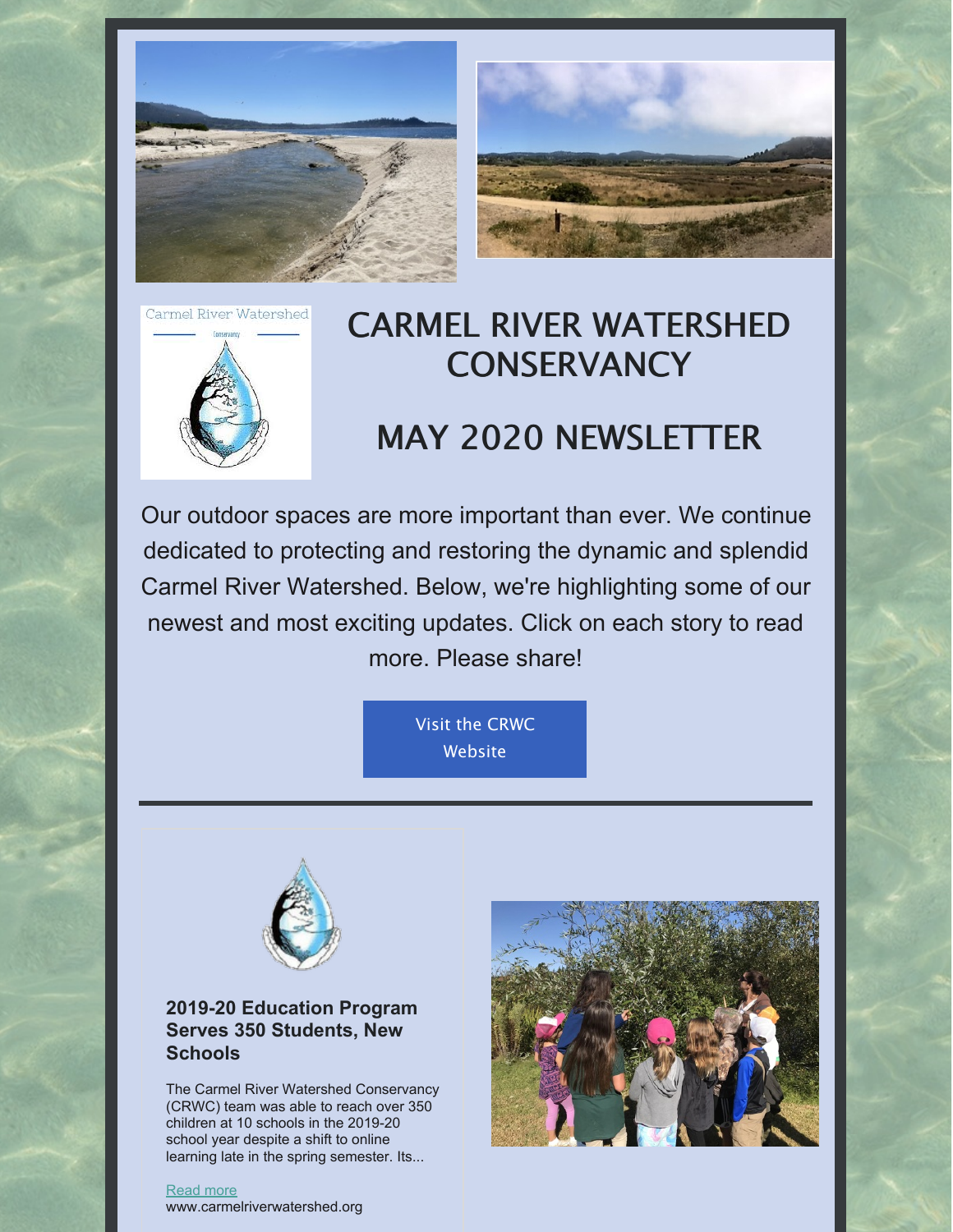## **Lagoon Project EIR Takes Leap Forward**

Progress at Last! Earlier this year the County approved funds of \$450,000 to resume the preparation of a Revised EIR for the Carmel River Lagoon and Scenic Road Protection. This included a contribution of \$100,000 from the County...

#### [Read](https://www.carmelriverwatershed.org/latest-news/lagoon-project-eir-takes-leap-forward) more www.carmelriverwatershed.org



### **CRWC Launches Watershed Report Card Project**

Mikaela Bogdan, CRWC intern and CSU Monterey Bay graduate student, is taking on a new initiative to measure the health of the Carmel River Watershed. The initiative was begun in early 2020 by John Wandke...

[Read](https://www.carmelriverwatershed.org/latest-news/crwc-launches-watershed-report-card-project) more www.carmelriverwatershed.org



## **Intern Spotlight - Janet Kung**

Janet Kung's major at MIIS is international